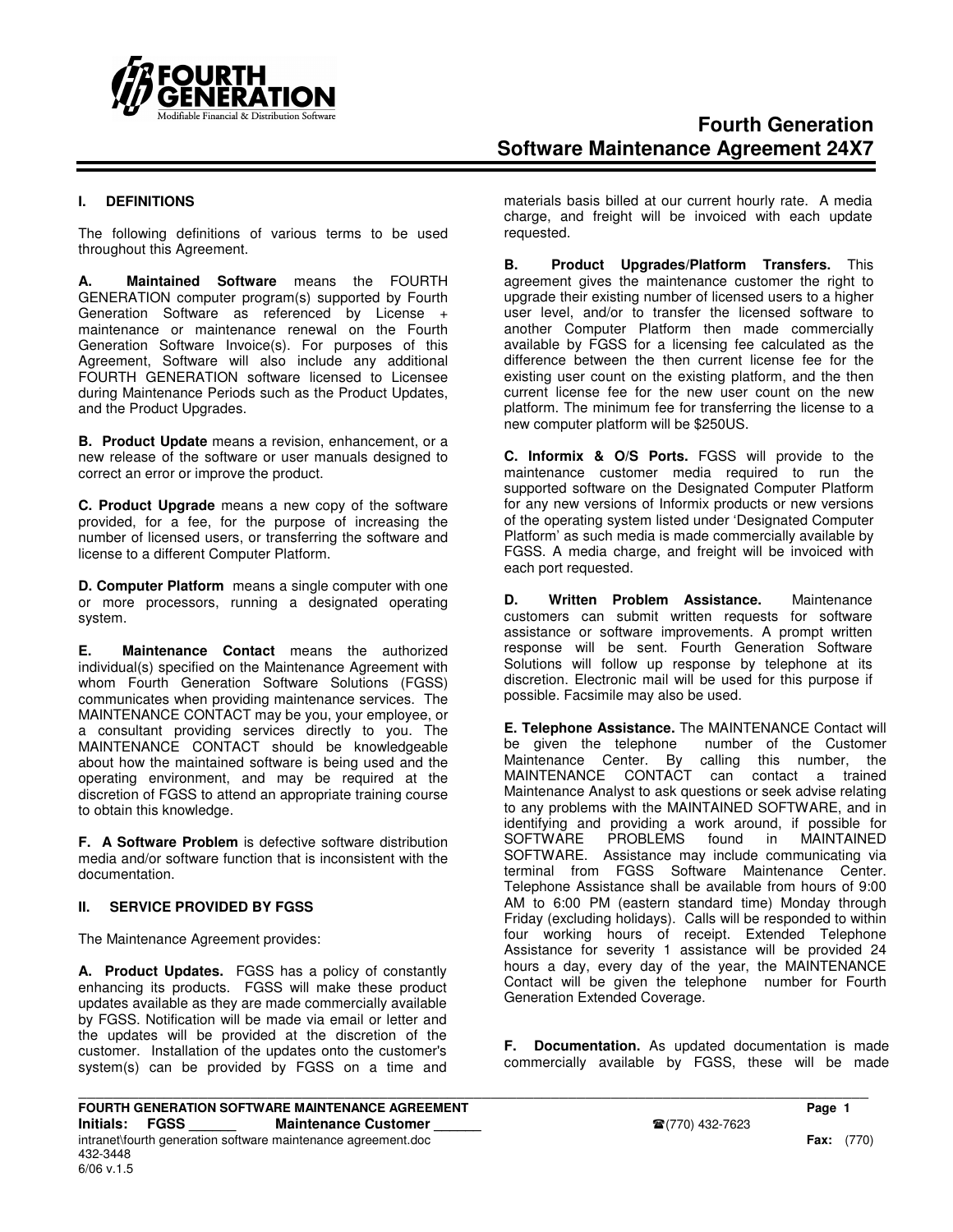available to Maintenance Customers. Typically, these revisions coincide with new software revisions. New documentation manuals (or updates) will be sent out on request, and are available at the prices set forth in the then current FGSS Documentation Price List.

**G. Training (Not Included)** This Maintenance Agreement is provided to enable the Maintenance Customer to maintain a current, fully functioning version of the latest Fourth Generation software available. The Agreement does NOT provide for product training. All product training services provided by FGSS will be billed at our current prevailing rates for these services. FGSS reserves the right to refuse written problem(s) (II.D.) and telephone assistance (II.E.) to any maintenance contact who has not successfully attended an appropriate training course for the product or module in question.

#### **III. LIMITATIONS OF SOFTWARE MAINTENANCE AGREEMENT**

**A. Maintained Software Versions.** FGSS will provide maintenance for only the current versions of the FOURTH GENERATION Software packages, and will maintain the previous versions for a period of 12 months following the announcement of the new version.

#### **B. The Following are Not Covered Under This Agreement:**

1. Altered or modified software.

2. Consulting services, including applications design or recommendations, recovery of lost data, or any customer purchase recommendations.

3. Problems created by your negligence or fault.

4. Software problems that do not significantly impair or affect the operation of maintained software.

5. Software problems resulting from hardware malfunction.

6. Maintained software used on a computer system other than that specified by FGSS to be technically accepted.

7. Maintenance of software not sold by FGSS or software sold by FGSS that is not covered under this Maintenance Agreement.

8. Accounting principle, theory, or practice.

9. Software used on a computer system other than specified by Licensee on the Maintenance Agreement Registration form.

10. Software not licensed by FGSS, under the Software Agreement or this Agreement.

11. Training on the use or benefits of the software.

# **IV. CUSTOMER RESPONSIBILITIES.**

Licensee agrees to limit use of Maintenance to occasions when the Software fails to function as described in the Documentation. Licensee agrees to furnish descriptions of Software Problems in the form requested by FGSS' Maintenance staff. Licensee also agrees to assist FGSS' efforts to duplicate the Software Problem.

# **V. LICENSEE AGREEMENT.**

All PRODUCT UPDATES, user manuals, media and services provided thereunder are subject to all terms and conditions of the executed License Agreement between MAINTENANCE CUSTOMER and FGSS including but not limited to the LIMITED WARRANTY contained therein.

# **VI. EXTRAORDINARY CIRCUMSTANCES.**

FGSS shall not be responsible for failure to fulfill, or delay in fulfilling its obligations under this Agreement due to causes beyond its control.

# **VII. TERMS AND TERMINATION OF AGREEMENT.**

This AGREEMENT will go into effect on the date that the fully executed AGREEMENT is received by FGSS or on the date payment for the contract is received by FGSS, whichever is later. This Agreement will remain in effect for the period of one (1) year from the effective date of this Agreement and will be automatically renewed for successive one year renewal terms, unless terminated by either party by reason of and upon any violation of the terms and condition herein. FGSS may terminate this Agreement if you default on any payment due to FGSS thereunder.

#### **VIII. MISCELLANEOUS.**

**\_\_\_\_\_\_\_\_\_\_\_\_\_\_\_\_\_\_\_\_\_\_\_\_\_\_\_\_\_\_\_\_\_\_\_\_\_\_\_\_\_\_\_\_\_\_\_\_\_\_\_\_\_\_\_\_\_\_\_\_\_\_\_\_\_\_\_\_\_\_\_\_\_\_\_\_\_\_\_\_\_\_\_\_\_\_\_\_\_\_\_\_**

You may not assign this Agreement to any third party without written consent of an officer of FGSS. This Agreement and the Software License Agreement will be the only agreements between the customer and FGSS in respect to maintenance of the MAINTAINED SOFTWARE. This Agreement cannot be modified or amended unless an officer of FGSS executes a written amendment or modification. This Agreement supersedes all prior Agreements, written or oral, relating to the maintenance the MAINTAINED SOFTWARE. The laws of Georgia shall govern the validity of these Agreements, the construction of their terms and the interpretation of the rights bad duties of the parties. If any legal action is brought by either party to these Agreements regarding their subject matter, the prevailing party shall be entitled to recover, in